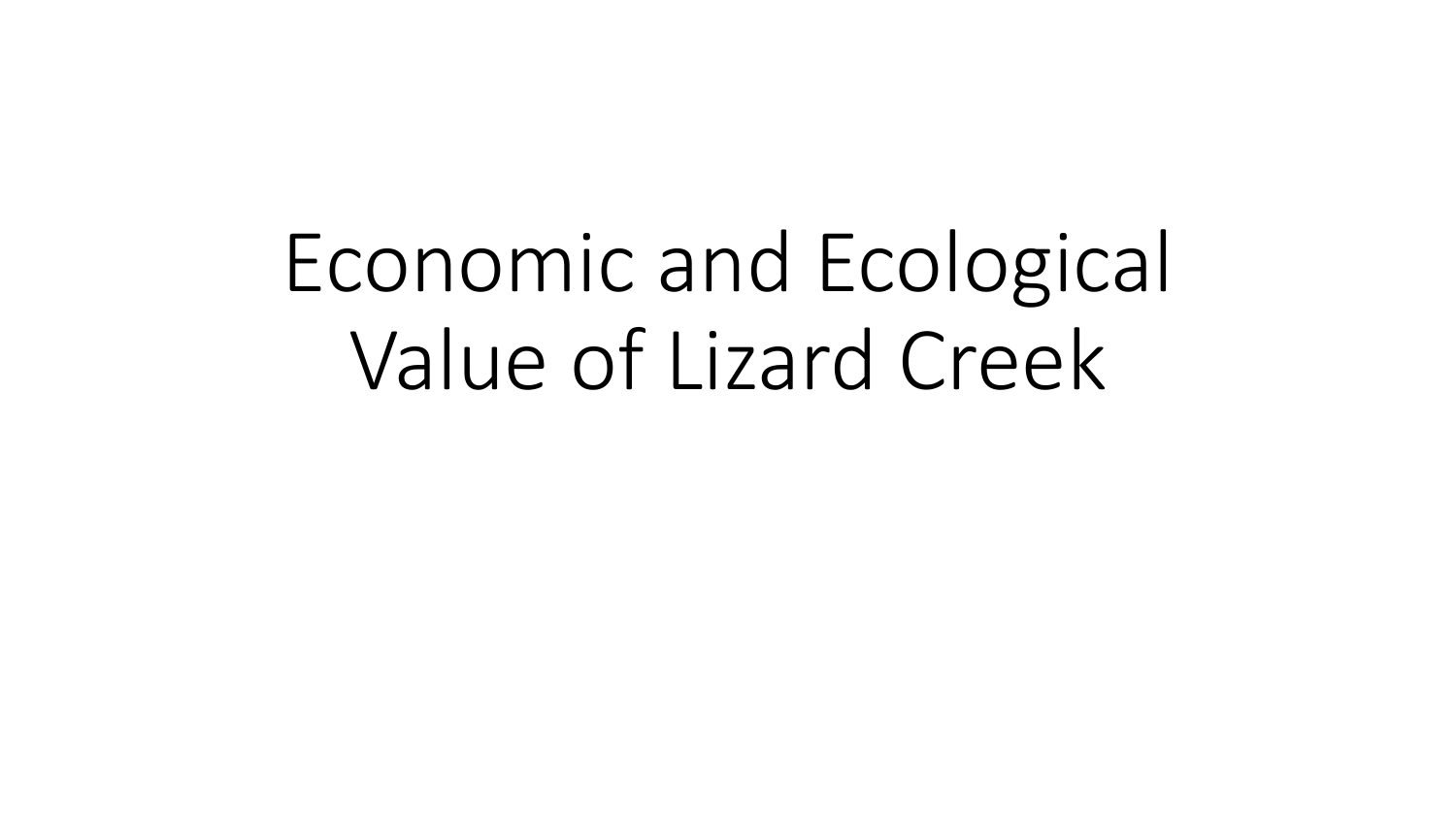## Summary

- Representing 12 angling outfitters that Operate on The Elk River watershed
- The impact on the value of Lizard Creek as an untouched Spawning Habitat for Cutthroat trout and Bull trout.
- Economic value of the Fishery
- Additional economic value spin offs from guided and non guided anglers
- Importance of the health of the watershed to the reputation of the Guiding and Angling industry.
- What are we asking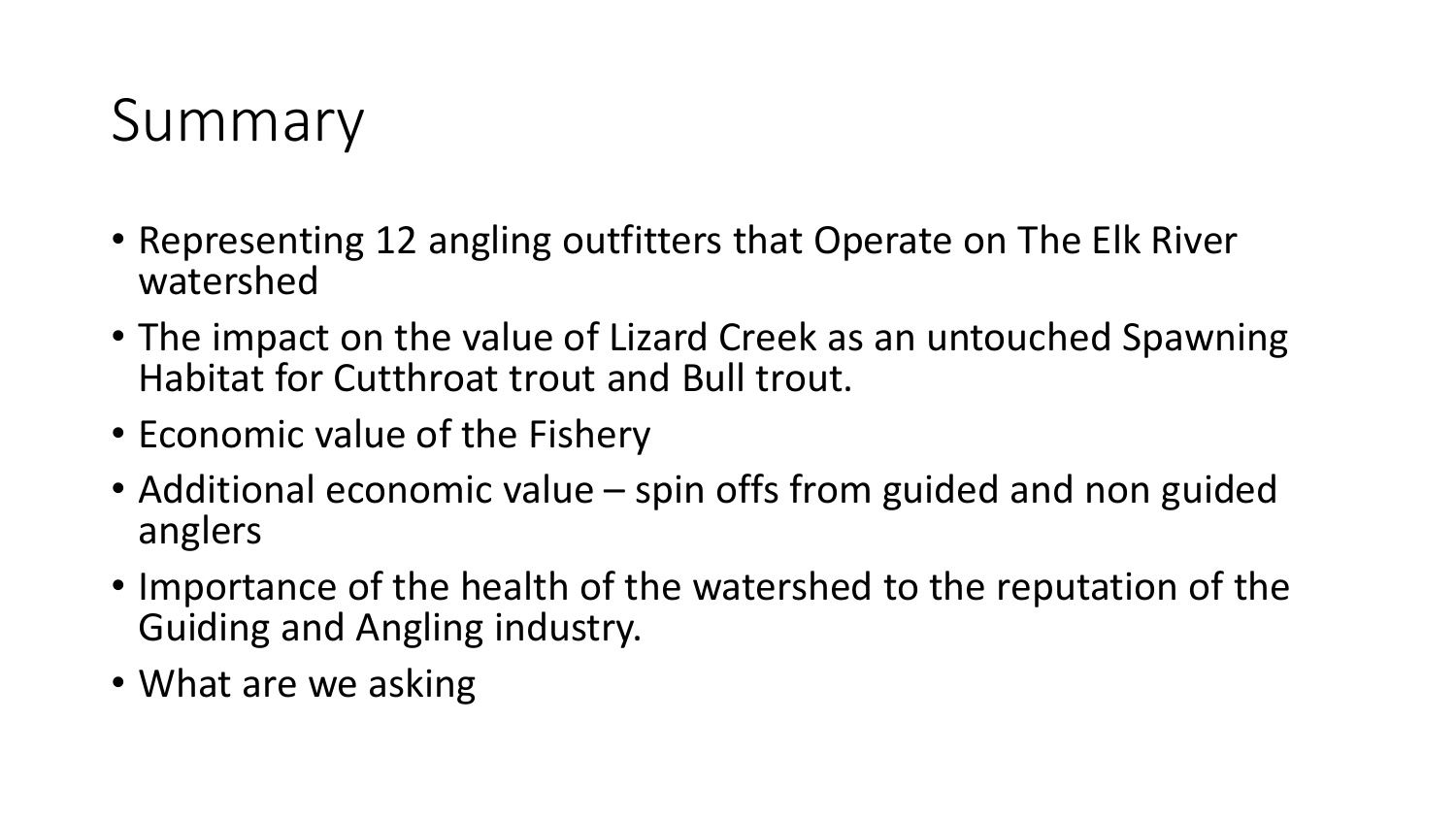#### Introduction

- My name is Paul Samycia.
- I am the owner and outfitter of Elk River Guiding company and I base myself out of my Retail Fly Shop in the town of Fernie. I am here representing a coalition of 12 other angling guides that also operate on the Elk River watershed. All Combined we represent over 5000 guided angler days that are tenured to us through the Classified waters system under which we are regulated.
- I have been a licensed angling guide for 22 years in the East Kootenay. And as a stake holder in the watershed,
- I have been involved with the development of the East Kootenay Angling Management plan, I also sit on the Kootenay Fisheries Regional Advisory Team, and since 2011, I have had extensive involvement with the water quality issues arising from the increase in levels of selenium and other related mining, development, and land disturbance issues.
- My education consists of a BSc in Ecology and Zoology from the University of Alberta, However after spending countless hours walking, drifting, fishing and guiding, I feel I have a very good "street sense" of what has been happening to the Elk River watershed over the last 22 years.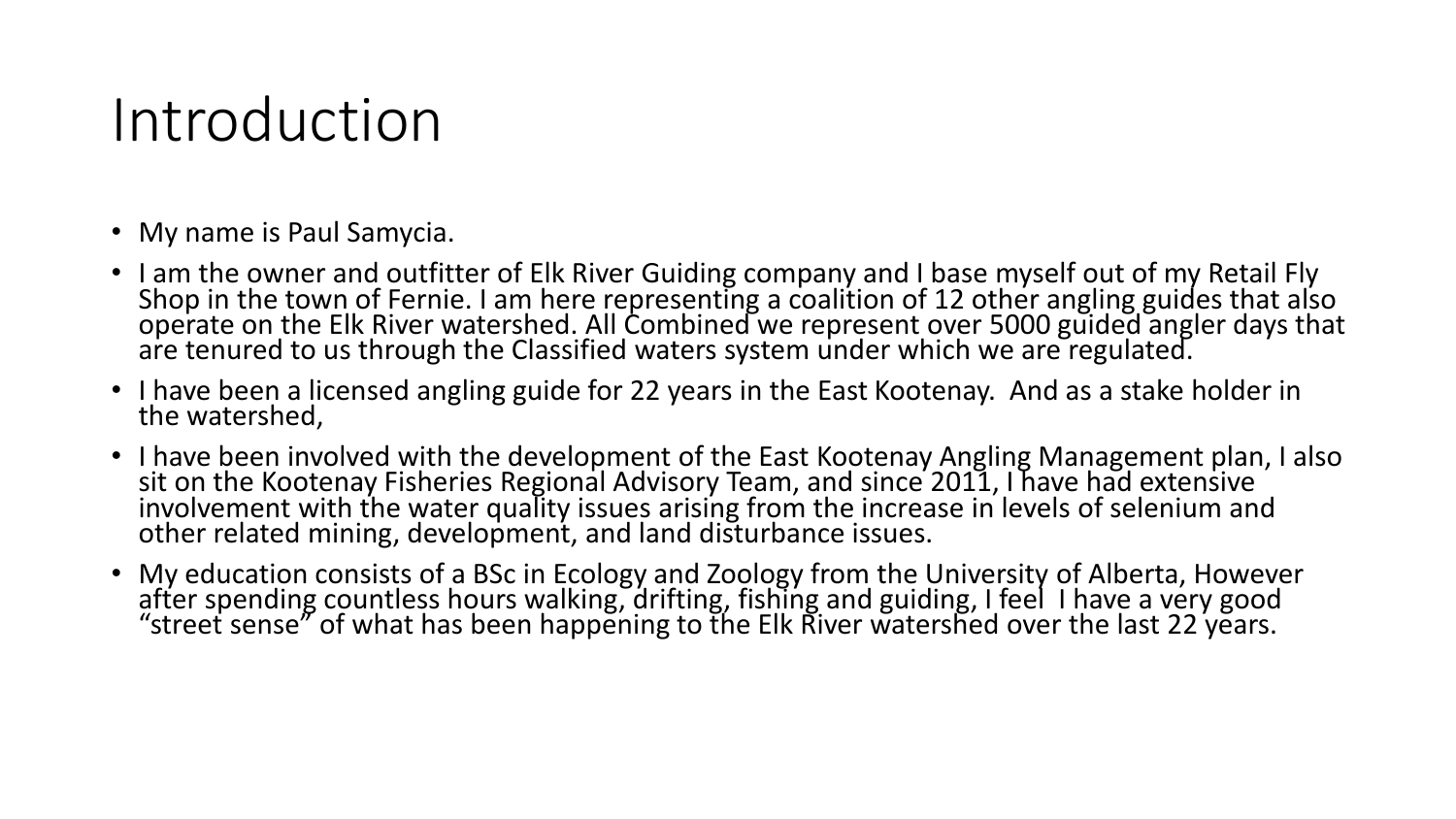# Economic Value of the Fishery

- What I would like to start with is bringing forth the economic value of the Fishery that Lizard creek plays a major role in.
- The 2019 BC Freshwater Sport Fishing Economic Impact Report Estimates over \$498M spent annually by Fresh water Anglers in BC
- **This equates to over 89M annually in direct angler expenditures in the East Kootenays.** Of all the regions, The Kootenays is the most popular destination for non-residents and international anglers. This equates to a significant influx of tourist dollars coming directly into our community.
- Specifically, The local Angling Guiding Industry on the Elk River watershed alone, generates approximately 2.7 million in **direct guided angler expenditures annually.**
- When you Add in associated expenditures on lodging, food, retail and transportation costs, Locally, Angling guiding becomes a significant industry for the Elk Valley.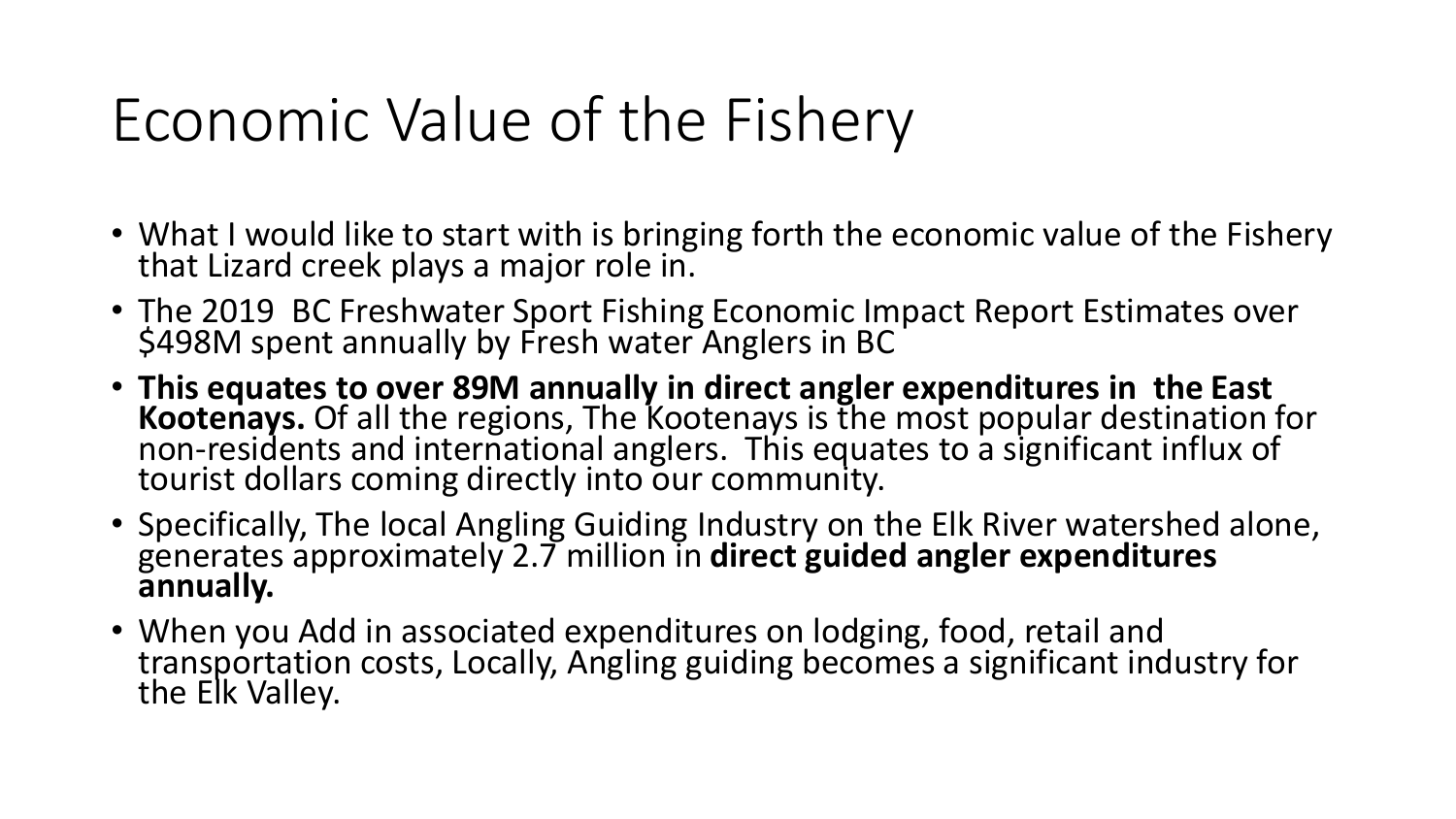## Angler interest is growing !

With the Recent trends as a result of the COVID pandemic, Valley locals and Residents have developed an increased the interest in angling, especially since they have discovered that we have one of the best fresh-water fisheries in North America right on our door- step.

With this new-found interest of locals, and the opening up of travel, we expect the fishery to get more attention from anglers as time goes on.

This development will put Lizard Creek in the spot-light, it will create access and opportunity for increased pressure hat will not necessarily benefit the health of this fishery.

So Moving Forward, What are our concerns?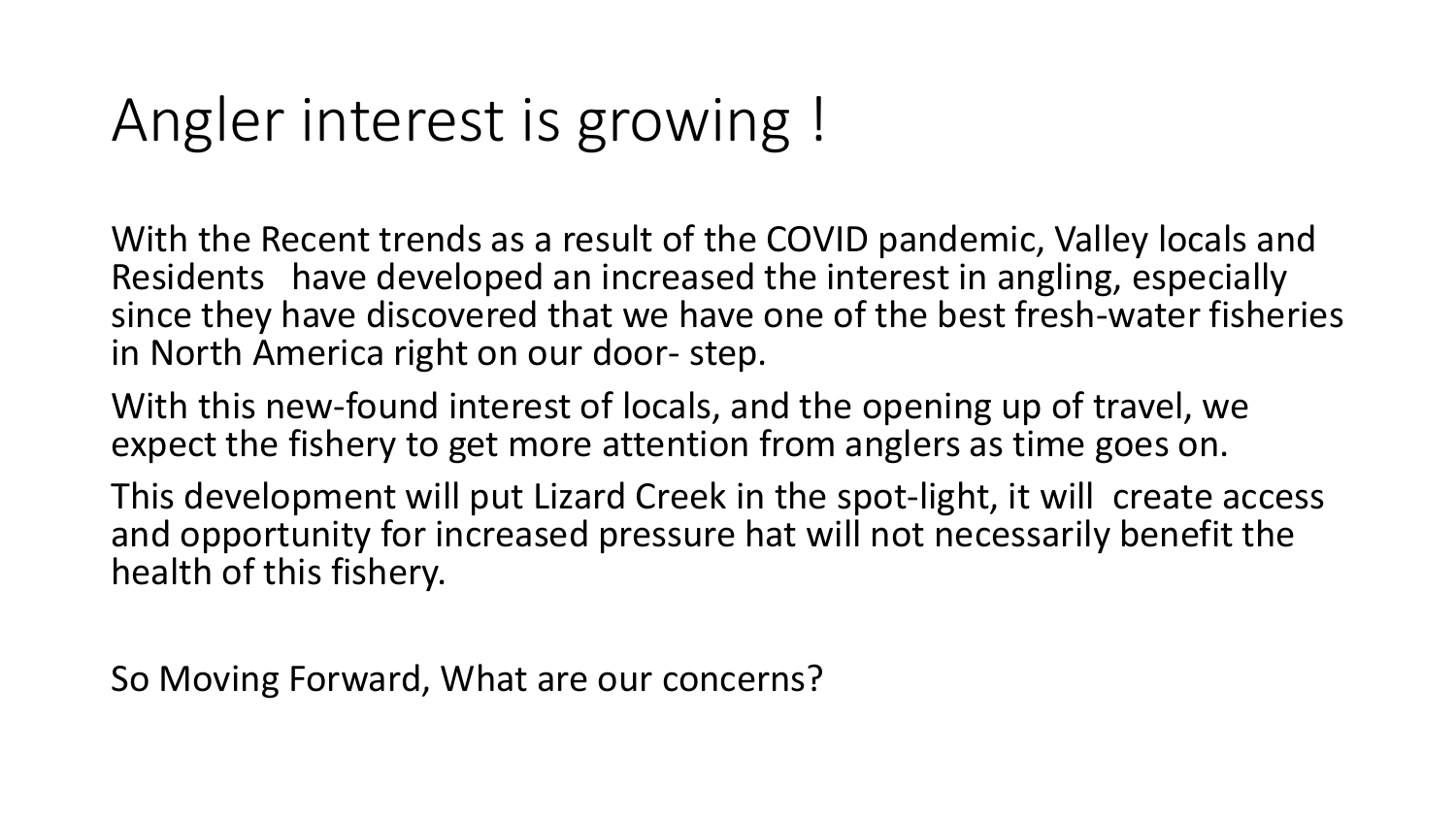## The importance of the health of the watershed to the Reputation of the Elk Valley Angling industry is extremely important

- Specifically in the Fly Fishing industry, The Elk River is well known as a world class destination for wild native west slope cutthroat trout wild native bull trout. It is truly one of the best dry fly fisheries in North America.
- The Elk River and its tributaries have been featured in numerous trade magazines, travel magazines, film and documentary features, solely because of the quality of this native fishery.

However,

- The angling guide industry is experiencing negative repercussions over the past six years due to the demise of the reputation of the Elk River in the global Angling Community.
- Clients of Angling Guides are well aware of the threats to our fishery.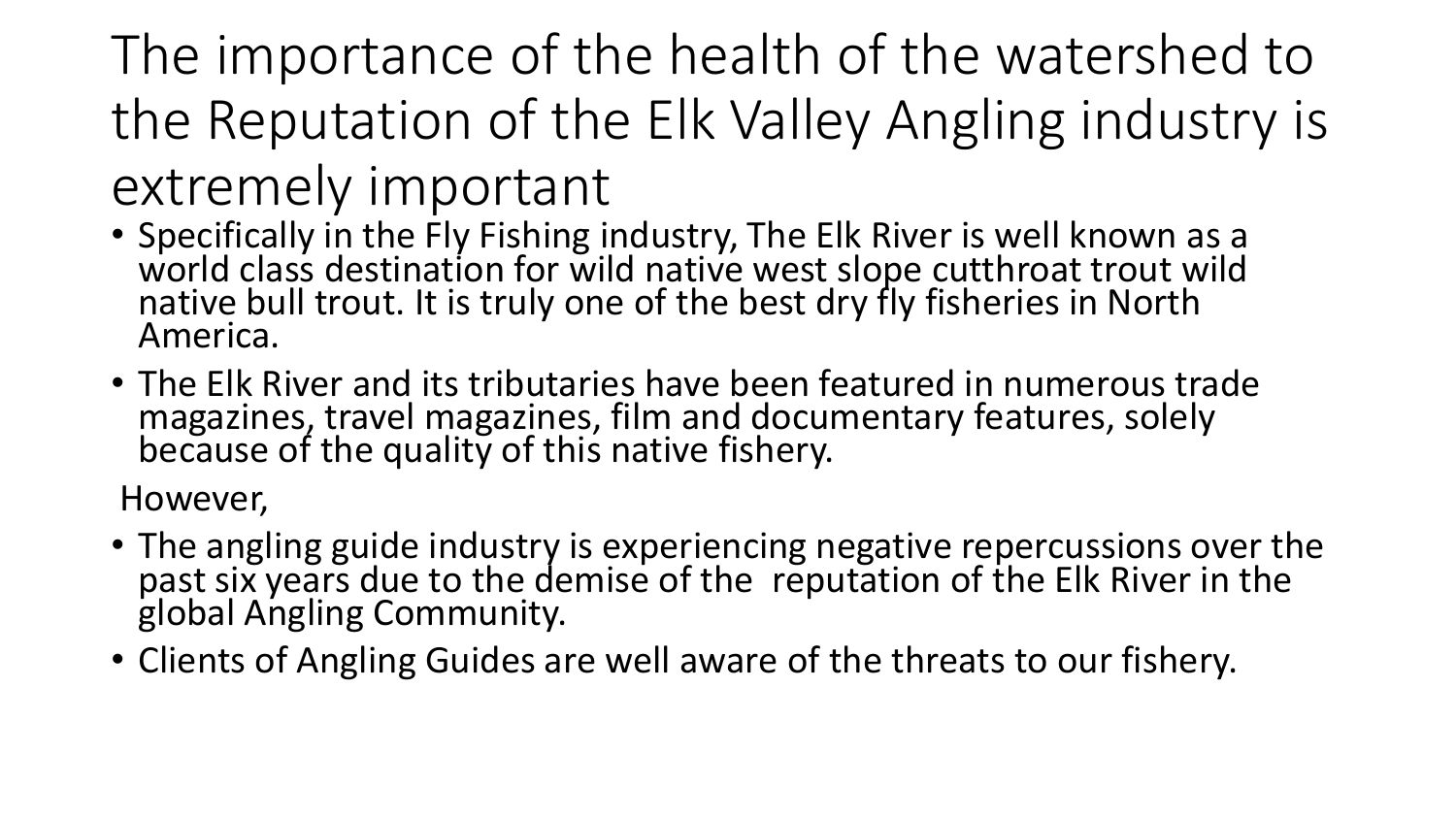- Word Spreads fast in the angling community and the messaging of these threats to the Elk River watershed are starting to reach discerning anglers.
- These Anglers are starting more and more, to choose to go elsewhere as word and evidence of development, poor logging practices, mining impacts, and Stream bank fortification along, roadways, railways and private properties continually occur.
- All of these detrimental effects are distracting from what the fishery could be and should be. The Result creates challenging issues for angling guides to retain a recruit clientele.
- From the mouth of the Fording River above Sparwood, down to the town of Elko there are only two significantly untouched water sheds that are critical spawning and rearing streams for our native cutthroat trout and bull trout.
- Lizard Creek is one of those streams and likely the most important. Its'value for rearing a healthy trout population for the Elk River watershed is priceless.
- The angling community cannot stress enough how critical the role of Lizard Creek is to helping maintain a heathy trout population in the elk river watershed.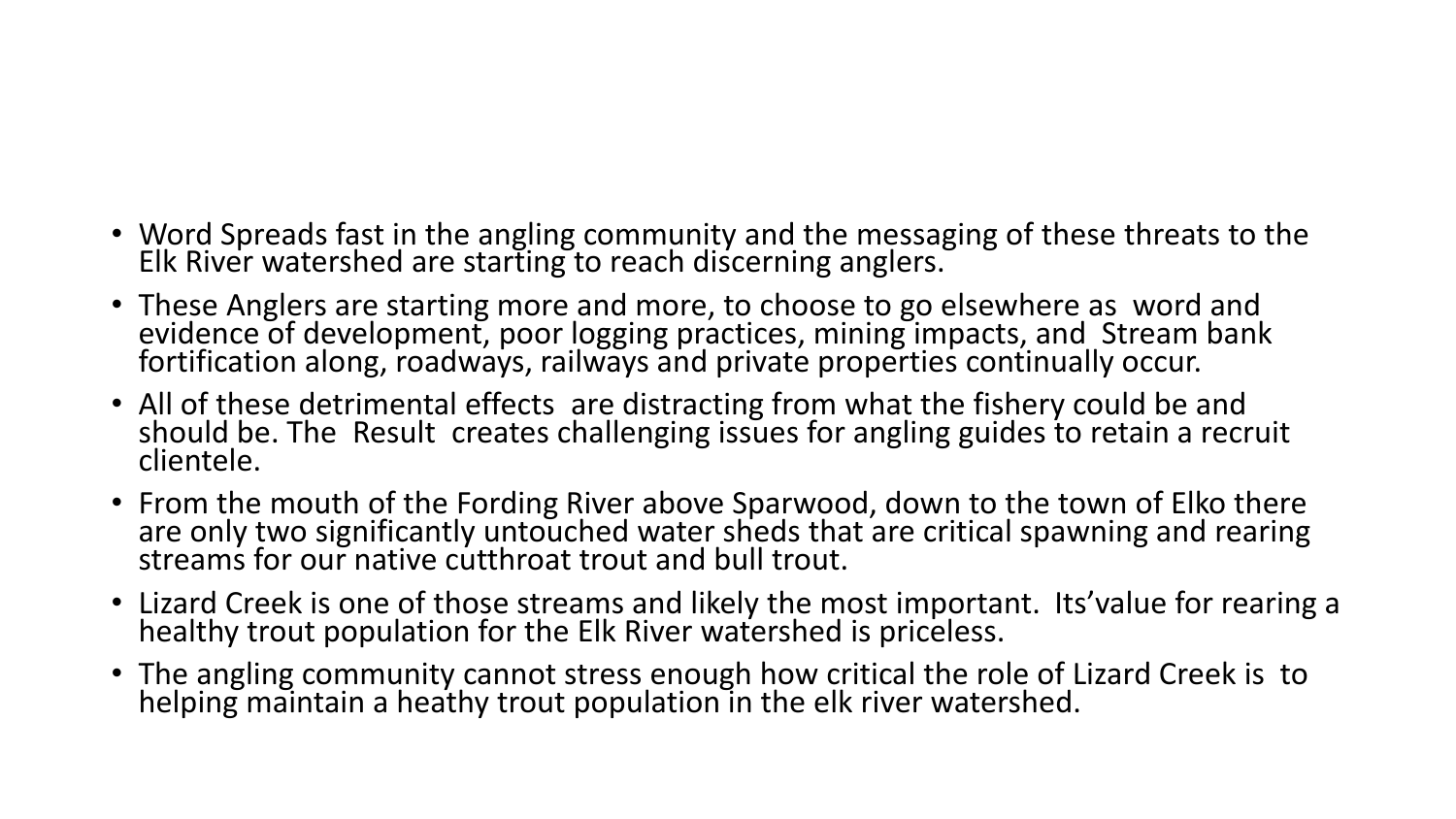The Angling guide industry in the Kootenay's is extremely regulated by the Angling management plan and the wildlife act. On the elk river and its tributaries, the guiding activity is primarily low impact, fully sustainable , catch and release, following the least invasive fish handling practices.

- I would like to mention, Very little guiding occurs on Lizard Creek and There are no legal reasons why an Outfitter could not guide on Lizard Creek.
- As Guides with vested interest in our local fishery, we have an un written rule where Elk Valley Guides voluntarily refrain from Guiding on Lizard Creek.
- Why?
- For the reasons I just previously stated. As Guides we value Lizard Creek as a recruitment water that is fragile and critical to sustaining healthy populations of trout throughout the lower Elk River watershed. With Lizard Creek being valuable in this sense, We see its better to minimize angling pressure and its disturbance for the benefit of the entire water shed.
- If This development goes forward as planned, it will threaten lizard creeks ability to maintain its role in fish recruitment for the elk river water shed.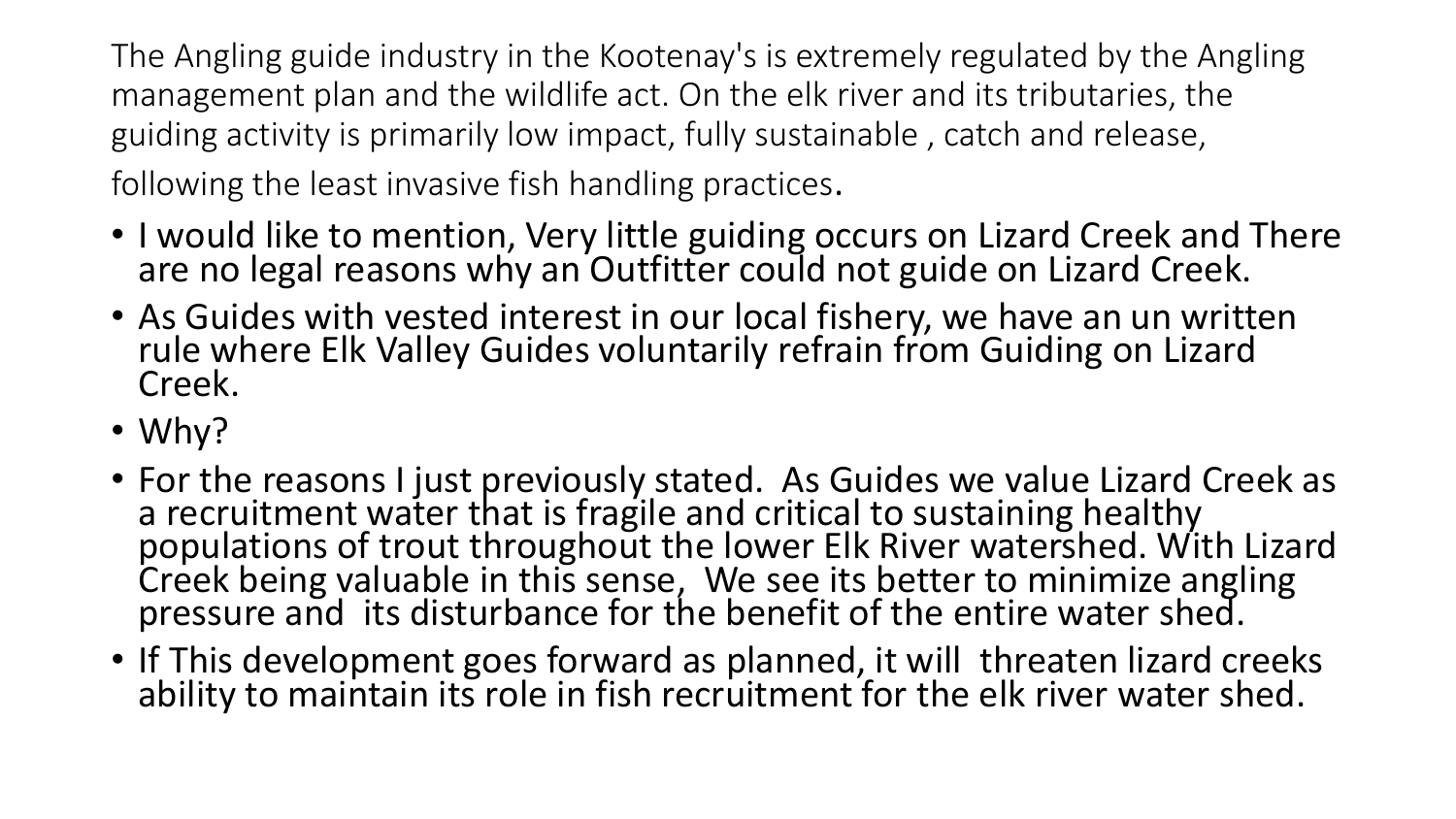• I am aware as a Retail shop owner and Guide, that 74 luxury properties Will likely produce potential customers and clients for my business. And I personally am not opposed to development, as long as it is done properly. However, by creating this space for them with the proposed plan, I know, It will do more damage to the future and sustainability of my business, and that of the other outfitters. This development needs more work and is not ready to move forward.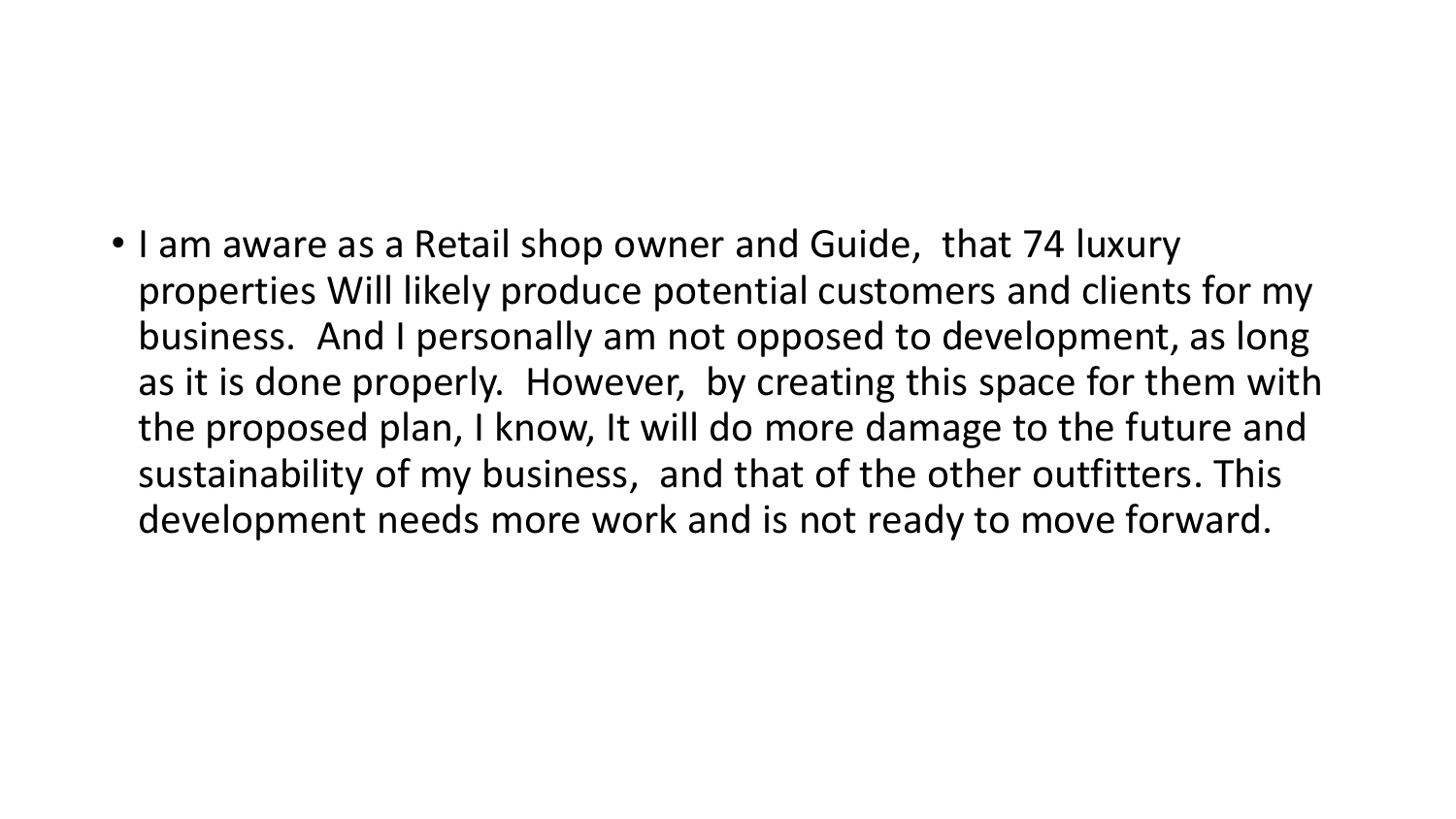# What Is the Guiding community Asking for?

- The Angling guide industry finds that this development with its current plan, does not adequately protect the lizard Creek watershed and it ignores the potential risks to Native Cutthroat trout and Bull Trout. Specifically, we feel Setbacks are not adequate and as a result, risk from runoff, development caused erosion, and un-authorized use of fertilizers pest control by future residents is un-controllable and rarely enforced.
- This development does not take into account the economic impact on the Guiding and angling industry in the Elk Valley. And therefore, An economic impact study on the effects on the angling industry should seriously be considered.
- Developers can make promises, developers can put in covenants, however who is there to ensure that they are going to deliver on those promises. And who is there to ensure that the covenants will be enforced or changed in the future. This demonstrates that risks are high and opens the door for further development along Lizard Creek.
- Please Reject this application as a more comprehensive look into the effects on the fishery and the economic impacts on the Angling industry.